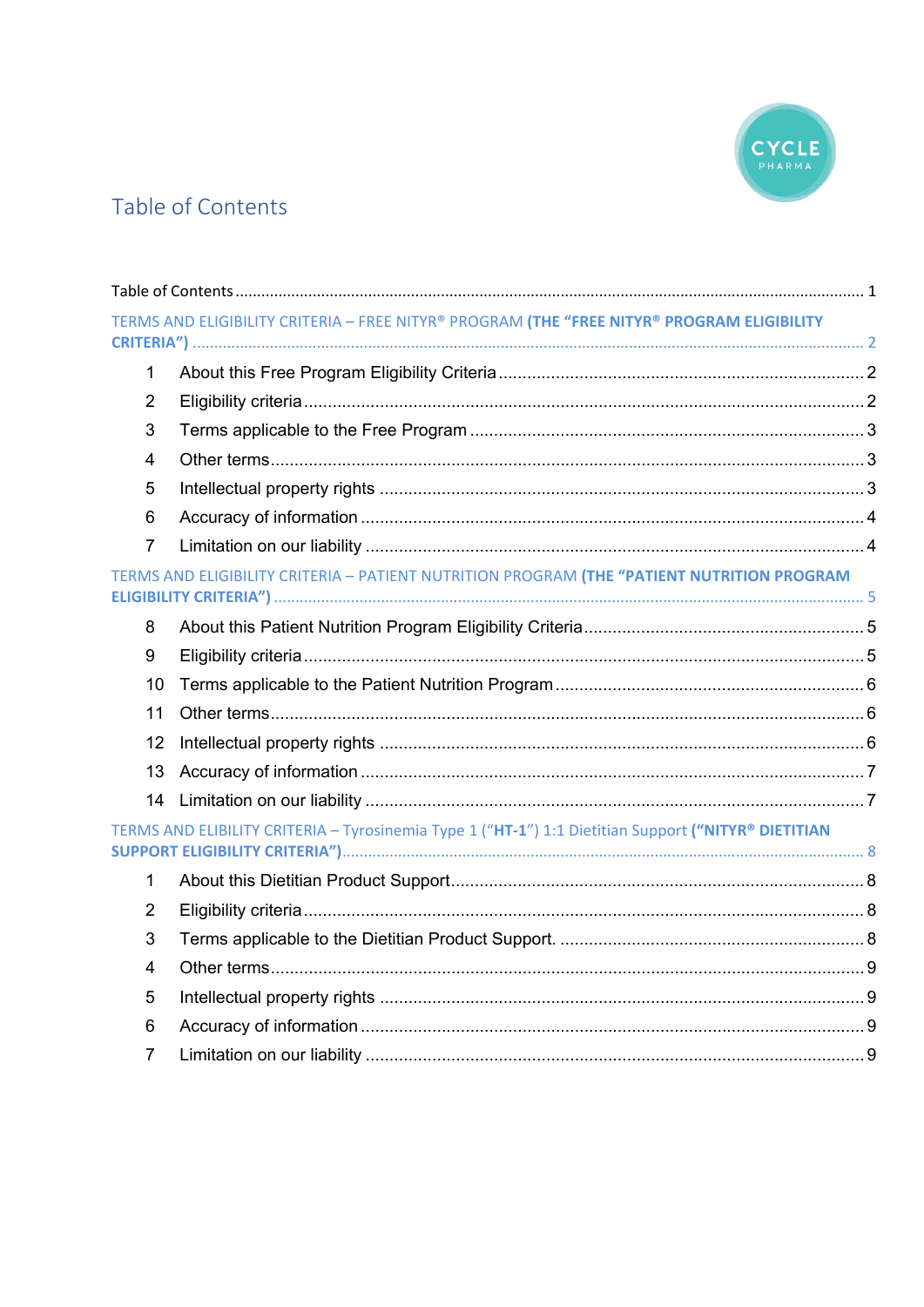# <span id="page-1-0"></span>TERMS AND ELIGIBILITY CRITERIA – FREE NITYR® PROGRAM (THE "FREE NITYR® PROGRAM ELIGIBILITY CRITERIA")

# <span id="page-1-1"></span>**1 About this Free Program Eligibility Criteria**

- 1.1 This Free Program Eligibility Criteria set outs how, and on what basis, you may qualify as a Free NITYR® Program Eligible Patient (as defined below) in order to participate in a thirty (30) day NITYR® (nitisinone) Tablets free program (such thirty (30) day free NITYR® Program being the "**Free Program**").
- 1.2 You should read this Free Program Eligibility Criteria carefully. References to "**we**", "**us**" and "**our**" mean Cycle Pharmaceuticals Ltd.
- 1.3 By accessing or using our website to read this Free Program Eligibility Criteria or otherwise indicating your consent, you agree to be bound by the US [terms and conditions](https://www.cyclepharma/policies) of our website and also agree to comply with our [acceptable use policy](https://www.cyclepharma/policies) and [privacy policy.](https://www.cyclepharma/policies) If you do not agree with and accept all of the terms of each of the aforementioned, you should stop using our website immediately.

# <span id="page-1-2"></span>**2 Eligibility criteria**

- 2.1 You are only eligible to participate in the Free Program if you are a "**Free Program Eligible Patient**". For the purposes of this Free Program Eligibility Criteria (and subject always to, in particular (but not limited to) clauses 2.3 and 4 of this Free Program Eligibility Criteria), a Free Program Eligible Patient is a person who satisfies, in our discretion, all of the following criteria:
	- 2.1.1 a person who has a valid prescription for NITYR<sup>®</sup> (nitisinone) Tablets issued by his or her physician or other health care professional;
	- 2.1.2 a person who:
		- (a) through their physician or other health care professional, has successfully enrolled in the Free Program by completing and submitting to the NITYR® patient support program ("**the PSP**") (who provide non-commercial pharmacy services for us and on our behalf) an enrolment form and who the PSP otherwise confirm have satisfied all patient benefit investigates, checks and similar. A copy of the Free Program enrolment form can be found at [www.nityr.us/free-program;](http://www.nityr.us/free-program)
		- (b) is not enrolled in a state or federally funded insurance program, including but not limited to Medicare, Medicaid, DOD, TRICARE, Veterans Affairs health care, a state prescription drug assistance program, or the Government Health Insurance Plan available in Puerto Rico; and
		- (c) a person who is resident in the United States of America. Also, please see paragraph 2.3 of this Free Program Eligibility Criteria. For the purpose of this clause a resident of the United States of America does not include residents of the United States of America inhabited territories: American Samoa, Guam, Puerto Rico, the U.S. Virgin Islands and the Northern Mariana Islands.
- 2.2 Notwithstanding the foregoing, and qualification as a Free Program Eligible Patient, eligibility to participate in the Free Program is subject to:
	- 2.2.1 eligibility verification by the PSP;
	- 2.2.2 having a fully completed personal health information ("**PHI**") disclosure form, which can be completed online at [www.nityr.us/consent;](http://www.nityr.us/consent)
	- 2.2.3 applicable law; and
	- 2.2.4 the remaining terms of this Free Program Eligibility Criteria.
- 2.3 Caregivers of Free Program Eligible Patients (a "**Caregiver**") will be permitted to participate in the Free Program for and on behalf of such Free Program Eligible Patients (and this Free Program Eligibility Criteria will be construed accordingly). Also, please see paragraph 2.4 of this Free Program Eligibility Criteria.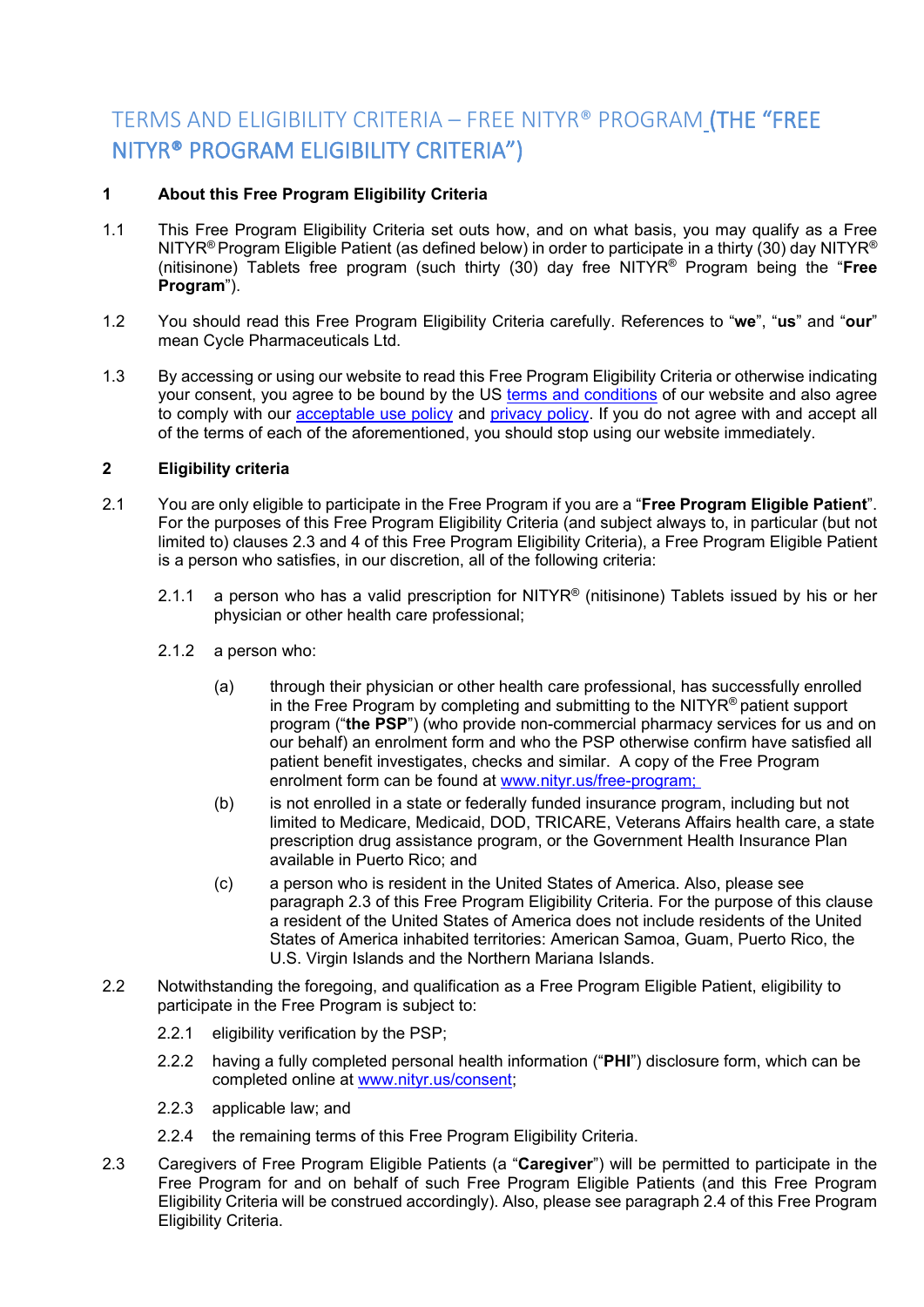- 2.4 This offer is restricted to residents of the United States of America. If you are not resident in the United States of America, you will not be eligible to participate in the Free Program or otherwise qualify as a Free Program Eligible Patient.
- 2.5 If you are a Free Program Eligible Patient under the age of eighteen (18) years of age a Caregiver must act for and on your behalf. If you are a Caregiver acting for and on behalf of a Free Program Eligible Patient, you must be eighteen (18) years of age or older.
- 2.6 If you are in any doubt about whether or not you constitute a Free Program Eligible Patient, please contact the PSP on: 1-800-847-8714 (Monday to Friday 9 am to 5 pm EST).

#### <span id="page-2-0"></span>**3 Terms applicable to the Free Program**

- 3.1 The Free Program is subject to applicable law and, in particular (but not limited to), the provisions of clause 4 of this Free Program Eligibility Criteria.
- 3.2 If you are a Free Program Eligible Patient and have been enrolled on a Free Program you will:
	- 3.2.1 be entitled to be sent and to receive from the PSP thirty (30) days' worth of free NITYR® (nitisinone) Tablets;
	- 3.2.2 be sent a patient initiation document for NITYR<sup>®</sup> (nitisinone) Tablets; and
	- 3.2.3 be contacted by the PSP regarding, amongst other things, the commencement, operation and conclusion of the Free Program.
- 3.3 Participation in the Free Program by a Free Program Eligible Patient is non-transferable and exclusive to each Free Program Eligible Patient. Participation in the Free Program is limited to one Free Program per Free Program Eligible Patient. For the avoidance of doubt, a Free Program Eligible Patient may only participate in the Free Program once.

#### <span id="page-2-1"></span>**4 Other terms**

- 4.1 We reserve the right to rescind, revoke, or amend the Free Program, this Free Program Eligibility Criteria or any other terms applicable to the Free Program at our sole discretion and at any time without notice. Following any such rescission, revocation or amendment, you agree to be bound by the same. It is your responsibility to check this Free Program Eligibility Criteria from time to time.
- 4.2 No person (including for clarity any Free Program Eligible Patients, Caregivers and any prescribers of Free Program Eligible Patients) may seek reimbursement from any health insurance (including commercial insurance and/or any Federal or State Insurance Program). No claim for reimbursement for product dispensed pursuant to this offer may be submitted to any third-party payer, whether a private or government payer for all or any part of any NITYR® (nitisinone) Tablets supplied pursuant to the Free Program.
- 4.3 If you have any questions regarding the Free Program, please contact the PSP on: 1-800-847-8714 (Monday to Friday from 9 am to 5 pm EST).

# <span id="page-2-2"></span>**5 Intellectual property rights**

- 5.1 **The term** "**intellectual property rights**" means rights such as: copyright, trademarks, domain names, design rights, database rights, patents and all other intellectual property rights of any kind whether or not they are registered or unregistered (anywhere in the world). We retain and reserve all of our respective rights in any intellectual property in connection with NITYR® (nitisinone) Tablets, the Free Program and this Free Program Eligibility Criteria.
- 5.2 You agree not to adjust to try to circumvent or delete any provisions of this Free Program Eligibility Criteria.
- 5.3 The trademarks: "NITYR<sup>®</sup>" and "Cycle<sup>®</sup>" are our trademarks. Other trademarks and trade names may also be used on our website and in this Free Program Eligibility Criteria. The use of any of our trade marks is strictly prohibited unless you have our prior written permission and the use of any of thirdparty trademarks is strictly prohibited unless you have the written permission of the relevant third party.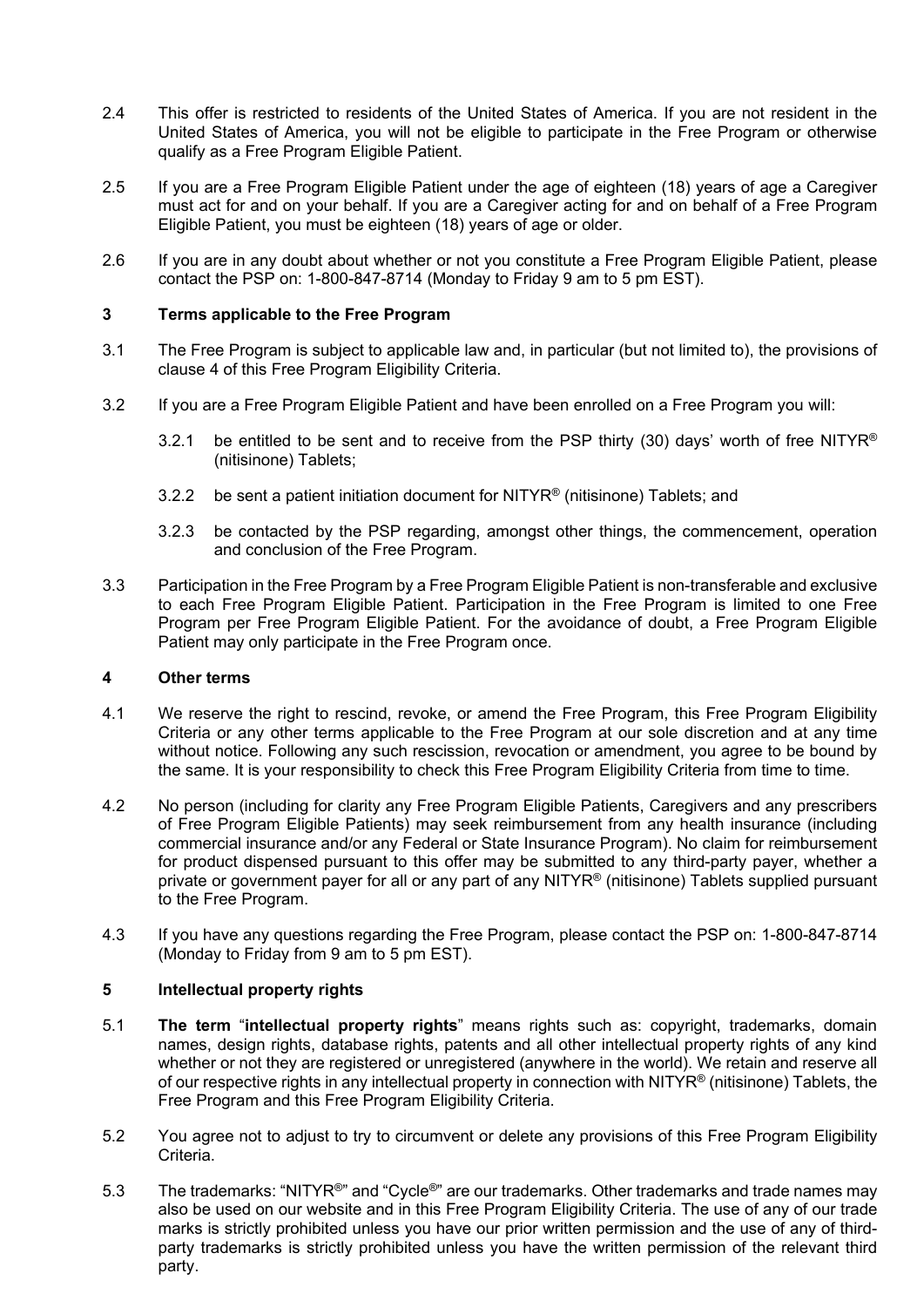#### <span id="page-3-0"></span>**6 Accuracy of information**

None of the information set out in this Free Program Eligibility Criteria constitutes technical, financial, medical or legal advice or any other type of advice and should not be relied on for any purpose(s).

# <span id="page-3-1"></span>**7 Limitation on our liability**

Except for any legal responsibility that we cannot exclude in law, we are not legally responsible, or otherwise liable, for any direct, indirect, incidental, consequential or special damages or injuries resulting from the reliance on this Free Program Eligibility Criteria or the Free Program.

For full prescribing information please visit: [www.nityr.us/PI](http://www.nityr.us/PI)

US-NIT-2100888 – Date of Preparation: September2021 © 2021 Cycle Pharmaceuticals Ltd. All rights reserved.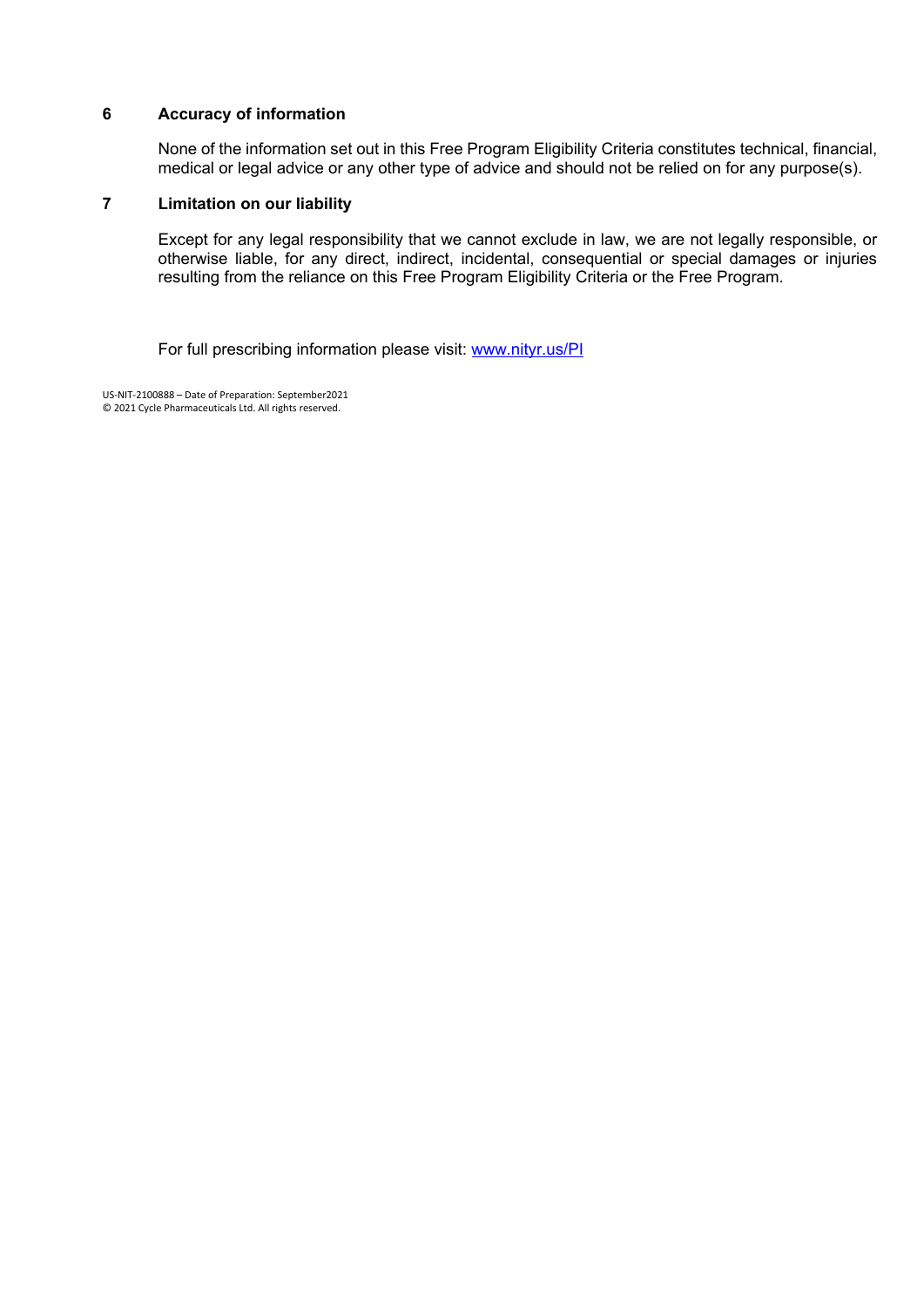# <span id="page-4-0"></span>TERMS AND ELIGIBILITY CRITERIA – PATIENT NUTRITION PROGRAM (THE "PATIENT NUTRITION PROGRAM ELIGIBILITY CRITERIA")

# <span id="page-4-1"></span>**8 About this Patient Nutrition Program Eligibility Criteria**

- 8.1 This Patient Nutrition Program Eligibility Criteria set outs how, and on what basis, you may qualify as a Patient Nutrition Program Eligible Patient (as defined below) in order to participate in a free patient nutrition program (such Patient Nutrition Program being the "**Patient Nutrition Program**").
- 8.2 You should read this Patient Nutrition Program Eligibility Criteria carefully. References to "**we**", "**us**" and "**our**" mean Cycle Pharmaceuticals Ltd.
- 8.3 By accessing or using our website to read this Patient Nutrition Program Eligibility Criteria or otherwise indicating your consent, you agree to be bound by the US [terms and conditions](https://www.cyclepharma/policies) of our website and also agree to comply with our **acceptable use policy** and **privacy policy**. If you do not agree with and accept all of the terms of each of the aforementioned, you should stop using our website immediately.

# <span id="page-4-2"></span>**9 Eligibility criteria**

- 9.1 You are only eligible to participate in the Patient Nutrition Program if you are a "**Patient Nutrition Program Eligible Patient**". For the purposes of this Patient Nutrition Program, Eligibility Criteria (and subject always to, in particular (but not limited to) clauses 2.3 and 4 of this Patient Nutrition Program Eligibility Criteria), a Patient Nutrition Program Eligible Patient is a person who satisfies, in our discretion, all of the following criteria:
	- 9.1.1 (i) a person who has a valid prescription for NITYR<sup>®</sup> (nitisinone) Tablets issued by his or her physician or other relevant and appropriately qualified health care professional; or (ii) a person who is wholly insurance by commercial insurance and is currently enrolled on the thirty (30) day NITYR<sup>®</sup> (nitisinone) tablets program known as the Free Program and governed by the Free NITYR® Program Eligibility Criteria available at [www.nityr.us/offerstcs;](http://www.nityr.us/offerstcs) and
	- 9.1.2 a person who: is a resident in the United States of America. Also, please see paragraph 2.3 of this Patient Nutrition Program Eligibility Criteria. For the purposes of this clause a resident of the United States of America does not include residents of the United States of America inhabited territories: American Samoa, Guam, Puerto Rico, the U.S. Virgin Islands and the Northern Mariana Islands.
- 9.2 Notwithstanding the foregoing, and qualification as a Patient Nutrition Program Eligible Patient, eligibility to participate in the Patient Nutrition Program is subject to:
	- 9.2.1 having a fully completed personal health information ("**PHI**") disclosure consent form, which can be completed online at [www.nityr.us/consent;](http://www.nityr.us/consent)
	- 9.2.2 applicable law; and
	- 9.2.3 the remaining terms of this Patient Nutrition Program Eligibility Criteria.
- 9.3 Caregivers of Patient Nutrition Program Eligible Patients (a "**Caregiver**") will be permitted to participate in the Patient Nutrition Program for and on behalf of such Patient Nutrition Program Eligible Patients (and this Patient Nutrition Program Eligibility Criteria will be construed accordingly). Also, please see paragraph 2.4 of this Patient Nutrition Program Eligibility Criteria.
- 9.4 This offer is restricted to residents of the United States of America. If you are not resident in the United States of America, you will not be eligible to participate in the Patient Nutrition Program or otherwise qualify as a Patient Nutrition Program Eligible Patient.
- 9.5 If you are a Patient Nutrition Program Eligible Patient under the age of eighteen (18) years of age a Caregiver must act for and on your behalf. If you are a Caregiver acting for and on behalf of a Patient Nutrition Program Eligible Patient, you must be eighteen (18) years of age or older.
- 9.6 If you are in any doubt about whether or not you constitute a Patient Nutrition Program Eligible Patient, please contact patient liaison services on: 1-800-775-5783 (Monday to Fridays 9 am to 5 pm EST).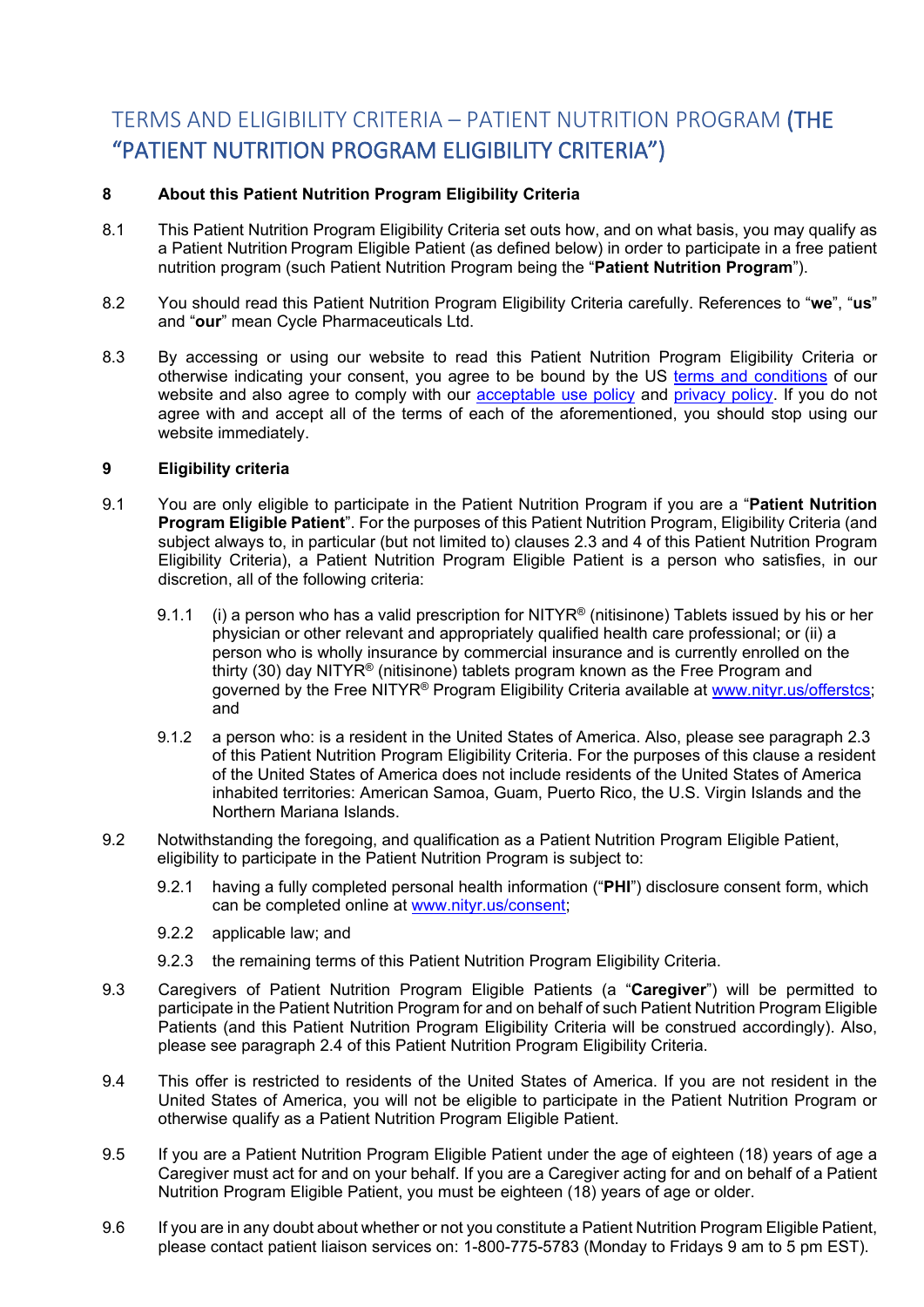# <span id="page-5-0"></span>**10 Terms applicable to the Patient Nutrition Program**

- 10.1 The Patient Nutrition Program is subject to applicable law and, in particular (but not limited to), the provisions of clause 4 of this Patient Nutrition Program Eligibility Criteria.
- 10.2 If you are a Patient Nutrition Program Eligible Patient and you have been enrolled on a Patient Nutrition Program you will:
	- 10.2.1 receive initially weekly, followed by monthly, 30-minute calls on discussion topics designed and established by your clinic's health care professional and agreed with your clinic's dietitian in advance, to support your prescribed diet protocol and meet your goals, and
	- 10.2.2 be contacted by patient liaison services regarding, amongst other things, the commencement, operation and conclusion of the Patient Nutrition Program.

#### 10.2.3 **Discussion topics could include:**

- (a) Support on following your clinic's prescribed dietary plan
- (b) Support on understanding nutrition food labels
- (c) Information about introducing solid foods
- (d) Low protein recipe ideas, and
- (e) Low protein grocery lists
- 10.3 Participation in the Patient Nutrition Program by a Patient Nutrition Program Eligible Patient is nontransferable and is exclusive to each Patient Nutrition Program Eligible Patient. Participation in the Patient Nutrition Program is limited to one (1) Patient Nutrition Program per Patient Nutrition Program Eligible Patient.

#### <span id="page-5-1"></span>**11 Other terms**

- 11.1 We reserve the right to rescind, revoke, or amend the Patient Nutrition Program, the Patient Nutrition Program Eligibility Criteria or any other terms applicable to the Patient Nutrition Program at our sole discretion and at any time without notice. Following any such rescission, revocation or amendment, you agree to be bound by the same. It is your responsibility to check this Patient Nutrition Program Eligibility Criteria from time to time.
- 11.2 No person (including for clarity any Patient Nutrition Program Eligible Patients, Caregivers and any prescribers of Patient Nutrition Program Eligible Patients) may seek reimbursement from any health insurance (including commercial insurance and/or any Federal or State Insurance Program). No claim for reimbursement for product dispensed pursuant to this offer may be submitted to any third-party payer, whether a private or a government payer for all or any part of any NITYR® (nitisinone) Tablets supplied pursuant to the Patient Nutrition Program.
- 11.3 If you have any questions regarding the Patient Nutrition Program, please contact patient liaison services on: 1-800-775-5783 (Monday to Friday from 9 am to 5 pm EST).

#### <span id="page-5-2"></span>**12 Intellectual property rights**

- 12.1 **The term** "**intellectual property rights**" means rights such as: copyright, trademarks, domain names, design rights, database rights, patents and all other intellectual property rights of any kind whether or not they are registered or unregistered (anywhere in the world). We retain and reserve all our respective rights in any intellectual property in connection with NITYR® (nitisinone) Tablets, the Patient Nutrition Program and this Patient Nutrition Program Eligibility Criteria.
- 12.2 You agree not to adjust or to try to circumvent or delete any provisions contained within this Patient Nutrition Program Eligibility Criteria.
- 12.3 The trademarks: "NITYR<sup>®</sup>" and "Cycle®" are our trademarks. Other trademarks and trade names may also be used on our website and in this Patient Nutrition Program Eligibility Criteria. The use of any of our trademarks is strictly prohibited unless you have our prior written permission and the use of any third-party trademarks is strictly prohibited unless you have obtained the written permission of the relevant third party.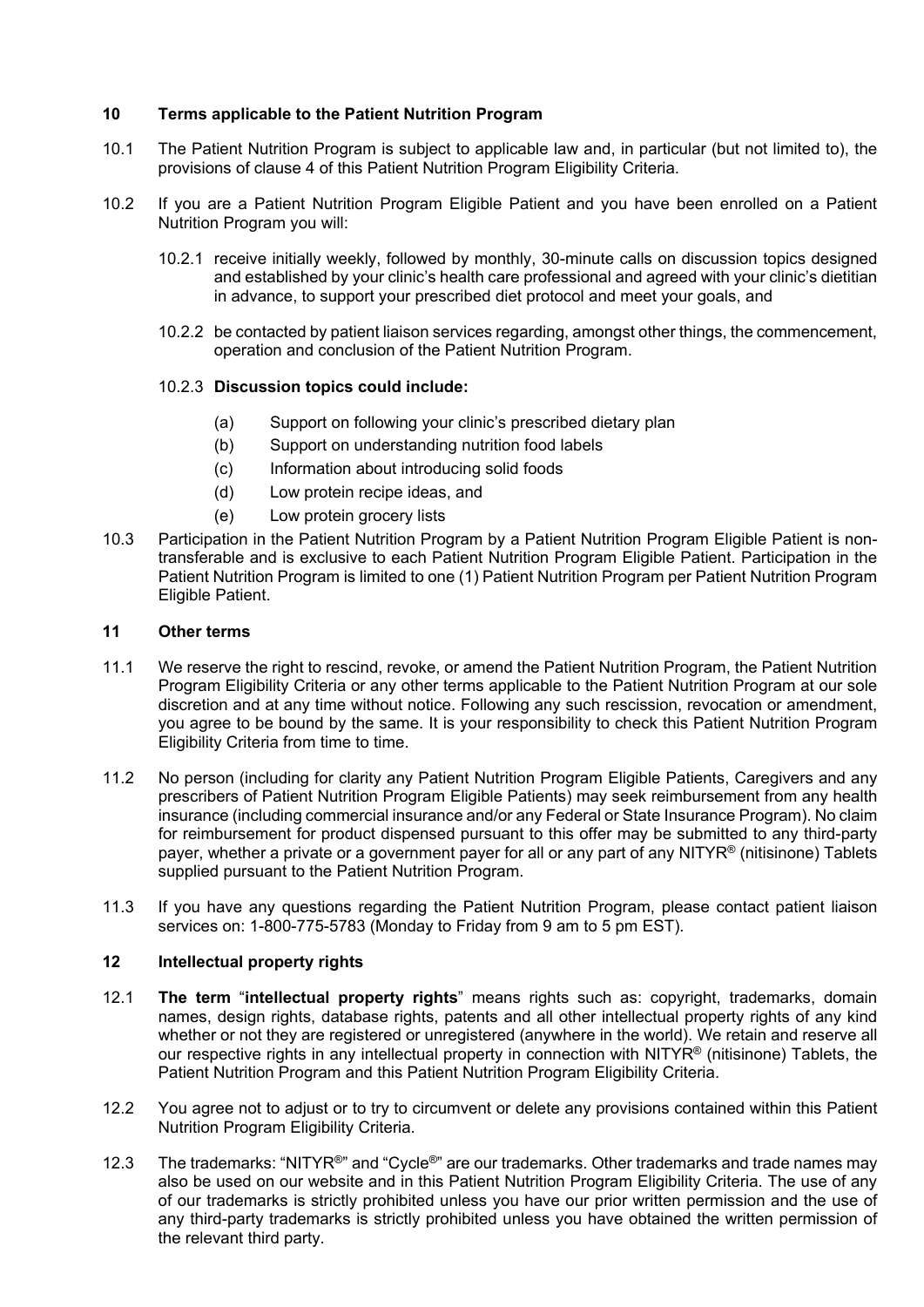#### <span id="page-6-0"></span>**13 Accuracy of information**

None of the information set out in this Patient Nutrition Program Eligibility Criteria constitutes technical, financial, medical or legal advice or any other type of advice and therefore, it should not be relied on for this purpose(s).

#### <span id="page-6-1"></span>**14 Limitation on our liability**

Except for any legal responsibility that we cannot exclude in law, we are not legally responsible, or otherwise liable, for any direct, indirect, incidental, consequential or special damages or injuries resulting from the reliance on this Patient Nutrition Program Eligibility Criteria or the Patient Nutrition Program.

For full prescribing information please visit: [www.nityr.us/PI](http://www.nityr.us/PI)

US-0364 – Date of Preparation: February 2021 © 2021 Cycle Pharmaceuticals Ltd. All rights reserved.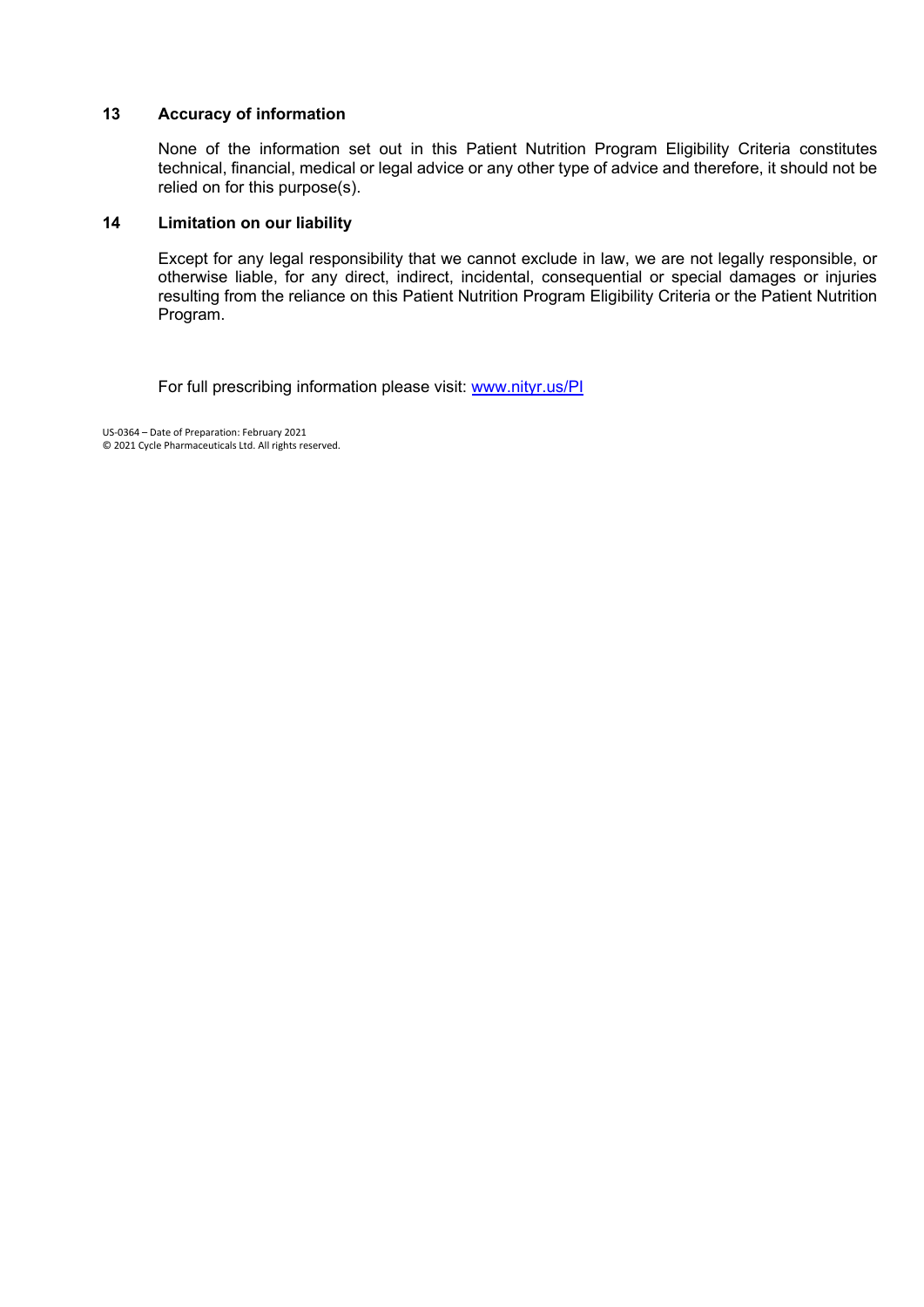# <span id="page-7-0"></span>TERMS AND ELIBILITY CRITERIA – Tyrosinemia Type 1 ("HT-1") 1:1 Dietitian Support ("NITYR® DIETITIAN SUPPORT ELIGIBILITY CRITERIA")

# <span id="page-7-1"></span>**1 About this Dietitian Product Support**

- 1.1 This Dietitian Product Support Eligibility Criteria sets out, subject to its remaining terms, how, registered dietitians and/or qualified nutritionists ("**RD**") can receive one-on-one support through telephone or video calls to enhance their understanding of HT-1 nutritional management from birth to adulthood (the "**Calls**"). The Calls will provide an RD specialist in HT-1 from Cycle Pharmaceuticals Ltd who will be available to respond to specific HT-1 dietary questions (the "**Dietitian Product Support**") relevant to the treatment of HT-1 patients who have been prescribed NITYR by an authorized Health Care Provider (HCP). The Dietitian Product Support is non-promotional, complimentary support offered solely for the purpose of enhancing the understanding of HT-1 nutritional management for eligible RDs in support of better HT-1 care.
- 1.2 You should read these Dietitian Product Support Eligibility Criteria carefully. References to "**we**", "**us**" and "**our**" mean Cycle Pharmaceuticals Ltd.
- 1.3 By accessing or using our website to read these Dietitian Product Support terms and conditions or otherwise indicating your consent, you agree to be bound by the [terms and conditions](https://www.cyclepharma.com/policies) of our website and also agree to comply with our **acceptable use policy** and [privacy policy.](https://cyclepharma.com/policies) If you do not agree with, or accept all of the terms of the aforementioned, you should stop using our website immediately.

# <span id="page-7-2"></span>**2 Eligibility criteria**

- 2.1 You are only eligible to participate in the Dietitian Product Support if you are an "**Eligible Dietitian**". For the purposes of this Dietitian Product Support Eligibility Criteria (and subject always to, in particular (but not limited to) clause 2.3, 3 and 4 below), an Eligible Dietitian is a person who fulfils all of the following criteria:
	- (a) a person who is an RD who does not have practical experience of HT-1 nutritional management for the relevant Age Category (defined below).
	- (b) a person who is a resident in the United States of America. Also, please see paragraph 2.3 of this Free Program Eligibility Criteria. For the purpose of this clause a resident of the United States of America does not include residents of the United States of America inhabited territories: American Samoa, Guam, Puerto Rico, the U.S. Virgin Islands and the Northern Mariana Islands.

Age Category is defined as: (i) newborn to infants (zero to five years old inclusive); (ii) elementary school children (six to 12 years old inclusive); (iii) teenagers (thirteen to eighteen inclusive); and (iv) adults (19 years old and over).

- 2.2 Notwithstanding the foregoing, and qualification as an Eligible Dietitian, eligibility to participate in the Dietitian Product Support is subject to:
	- 2.2.1 appropriate verification;
	- 2.2.2 applicable law; and
	- 2.2.3 the remaining terms of this Dietitian Product Support Eligibility Criteria.
- 2.3 This Dietitian Product Support is restricted to residents of the United States of America. If you are not a resident in the United States of America, you will not be eligible to participate in the Dietitian Product Support. This offer is subject to applicable federal and state law.
- 2.4 The Dietitian Product Support is subject to applicable federal and state law. Accordingly, and subject to the remaining terms of this Dietitian Product Support Eligibility Criteria, not all Eligible Dietitians will be able to qualify for the Dietitian Product Support.

#### <span id="page-7-3"></span>**3 Terms applicable to the Dietitian Product Support.**

3.1 The Dietitian Product Support is subject to applicable law and, in particular (but not limited to) the provisions of clause 4 of this Dietitian Product Support Eligibility Criteria.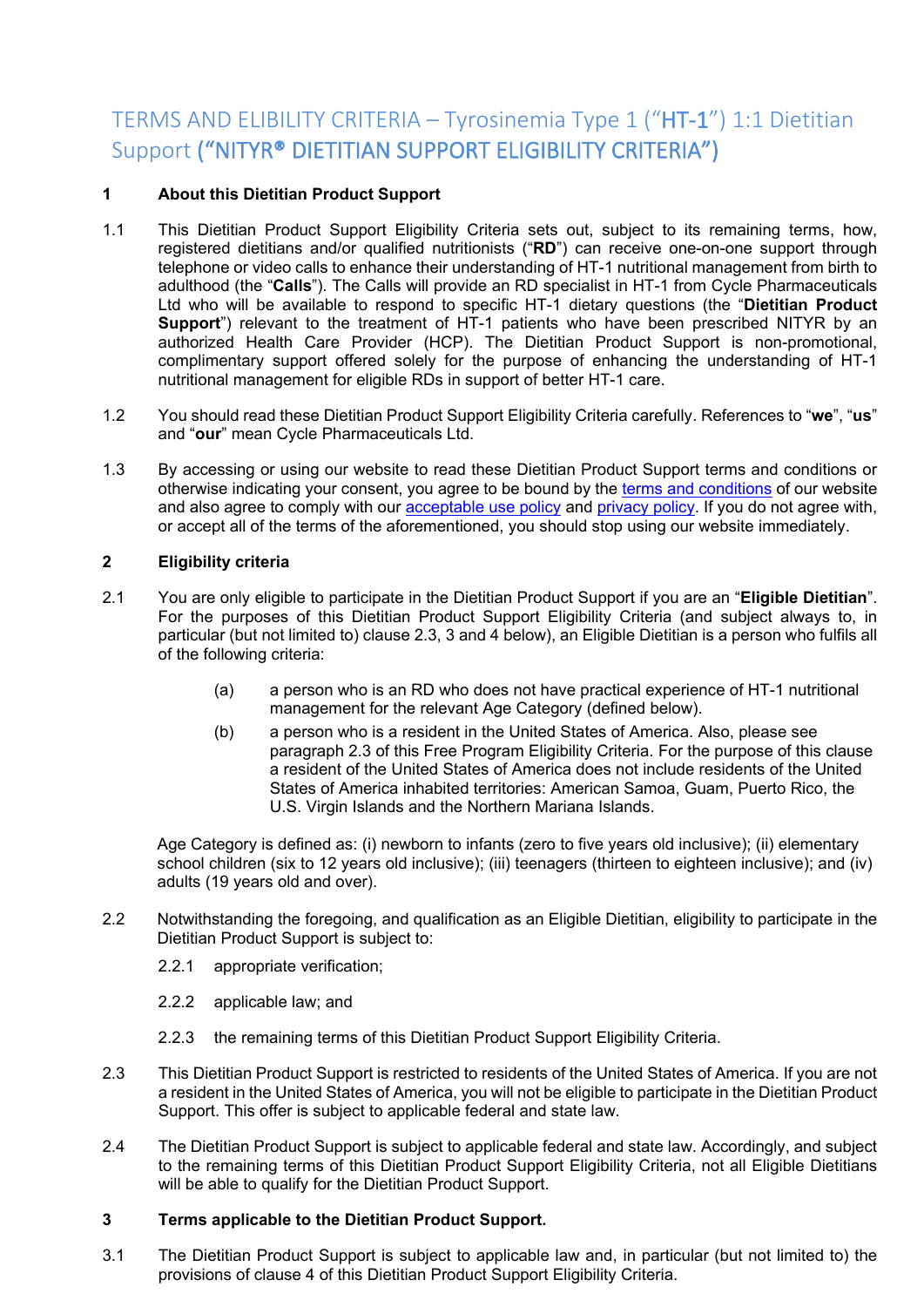- 3.2 The Dietitian Product Support will not and is not intended to offer any medical advice and should not be relied upon as such per Sections 6 and 7 herein.
- 3.3 The Dietitian Product Support is limited to calls totaling up to three (3) hours in aggregate to respond to HT-1 dietary questions. The date, time and duration of these calls will be scheduled with you at a later date. Examples of relevant HT-1 dietary questions for the calls may include, but are not limited to:
	- How to create letters to inform a school about the nutritional needs of a child with HT-1;
	- What are the total caloric and protein requirements (all Age Categories);
	- Hot to design a metabolic formula plan and feeding schedule (newborns);
	- How to introduce solids and corresponding formula adjustments (newborns and infants); and
	- How to plan the distribution of natural protein allowance through the day (all Age Categories).
- 3.4 When the Eligible Dietitian has been successfully verified, they will receive information regarding the Dietitian Product Support and access thereto.

#### <span id="page-8-0"></span>**4 Other terms**

- 4.1 We reserve the right to rescind, revoke, or amend this Dietitian Product Support, the Dietitian Product Support Eligibility Criteria, or any other terms applicable to it at our sole discretion and at any time without notice. Following any such rescission, revocation, or amendment, you agree to be bound by the same. It is your responsibility to check this Dietitian Product Support terms & conditions from time to time.
- 4.2 If you have any questions regarding the Dietitian Product Support terms and conditions, please contact [community@cyclepharma.com.](mailto:community@cyclepharma.com)

#### <span id="page-8-1"></span>**5 Intellectual property rights**

- 5.1 **The term** "**intellectual property rights**" means rights such as: copyright, trademarks, domain names, design rights, database rights, patents, and all other intellectual property rights of any kind whether or not they are registered or unregistered (anywhere in the world).
- 5.2 You agree not to adjust, try to circumvent, or delete any provisions of this Dietitian Product Support Eligibility Criteria.
- 5.3 The trademarks: "NITYR<sup>®</sup>" and "Cycle<sup>®</sup>" are our trademarks. Other trademarks and trade names may also be used on our website and in these Dietitian Product Support terms and conditions. The use of any of our trademarks is strictly prohibited unless you have our prior written permission and the use of any of third-party trademarks is strictly prohibited unless you have obtained the written permission of the relevant third party.

#### <span id="page-8-2"></span>**6 Accuracy of information**

None of the information set out in this Dietitian Product Support Eligibility Criteria constitutes technical, financial, medical, or legal advice or any other type of advice and should not be relied on for any purpose(s).

#### <span id="page-8-3"></span>**7 Limitation on our liability**

Except for any legal responsibility that we cannot exclude in law, we are not legally responsible, or otherwise liable, for any direct, indirect, incidental, consequential or special damages or injuries resulting from the reliance on this Dietitian Product Support Eligibility Criteria or the Dietitian Product Support.